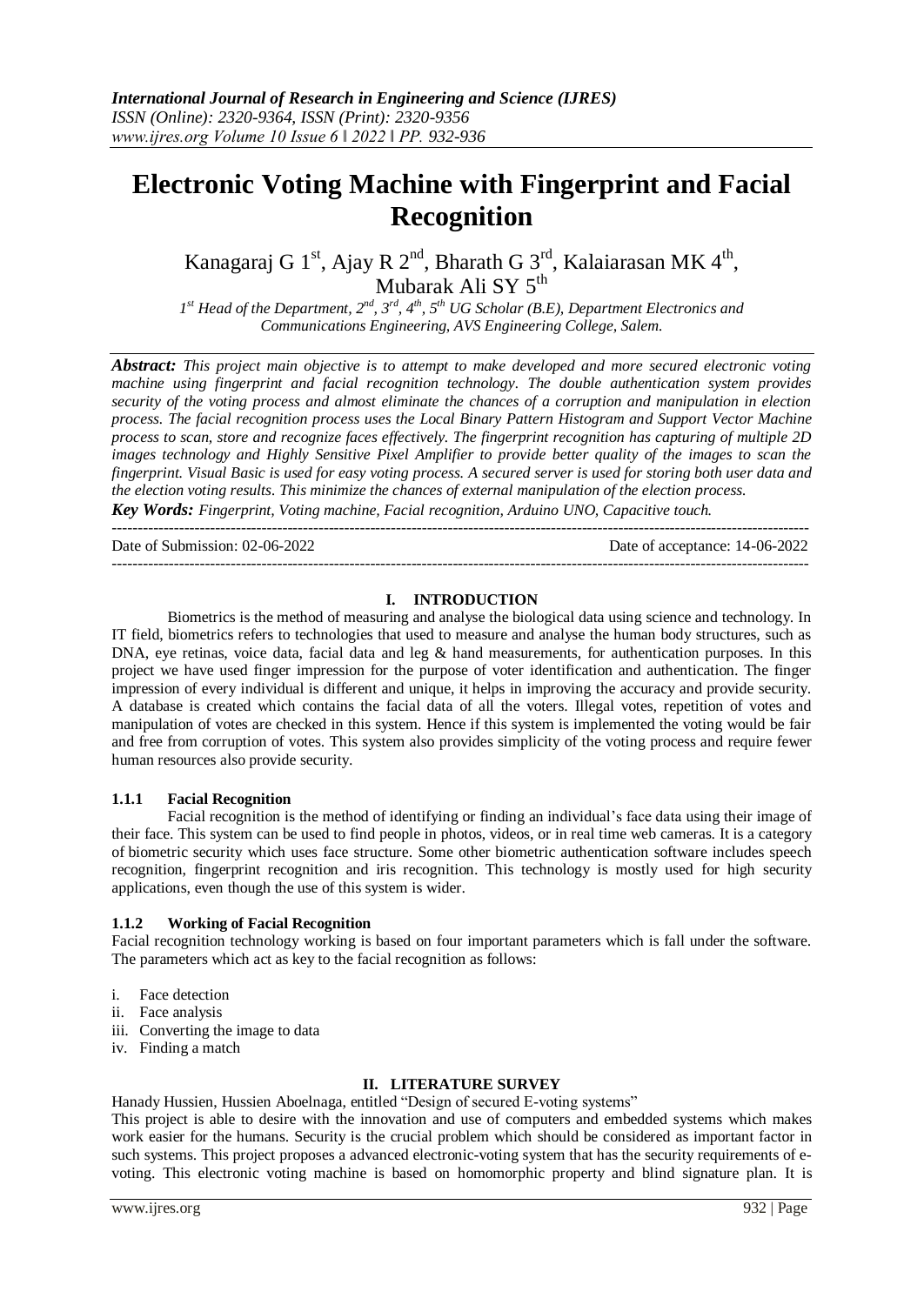implemented by using embedded system which act as a voting machine. The RFID module is used to store all instructions that given with the moral of the government to check user eligibility in this system.

Daniel petcu, Dan Alexandru stoichescu entitled "A Hybrid mobile Biometric- based E-

## voting system."

Information technology changes and gives shape to networked society all over the world today & its solutions are becoming main drivers in almost all field of human life activity so he proposed a system which has combination of voter identification and fingerprint authentication to provide and enhance security in the election.

M.Venkata Rao, Venugopal Rao Ravula, Pavani Pala entitled "Development of Antirigging Voting System Using Biometrics Based on Aadhar card Numbering"

Now a day's voting process is mainly based on and exercised by using EVM (Electronic voting machine). In this project implementation and execution, the progress of anti corruption voting system using finger print. The objective of this project and implementation is to include a secured and good environment to the voters is to electing the candidates by using the FINGER PRINT identification technology. Here in this project we are going supply the at most security because it is using the FINGERPRINTS as the authentication for EVM.

## **III. EXISTING SYSTEM**

Electronic Voting Machines (EVM), which idea are motivated by the Chief Election Commissioner in 1977. The EVMs in India were initially devised and designed by Election Commission of India in collaboration with Bharat Electronics Limited (BEL), Bangalore and Electronics Corporation of India Limited (ECIL), Hyderabad. The present day EVMs are now manufactured by the above two undertakings. EVM has two main units, one is Control Unit and the other one is Balloting Unit. These two units are connected or else joined by a five-meter cable. The Control Unit is with a Polling Officer and the Balloting Unit is placed inside the voting compartment and both are combined working as whole voting machine.



**Fig 3.1.1 Flow Diagram of Existing Method**

## **3.2 Two types of main problems with EVM which used in present day are:**

- 1. Security Problems One can change the program installed in the EVM and tamper the results after the polling. By changing a small part of the machine with a similar component that can be stealthily instructed to steal a percentage of the votes in favor of a desired candidate. These instructions are operated by the malicious person who can be sent wirelessly from a mobile phone.
- **2.** Illegal Voting (Rigging) The very commonly known problem, Manipulation which is faced in every electoral procedure. One candidate casts the votes of all other people or members or few amounts of members in the electoral list illegally without identified. It results in the loss of votes for the other opposing candidates who are participating and also increases the number votes to the candidate who performs this action. This process was done externally at the time of voting.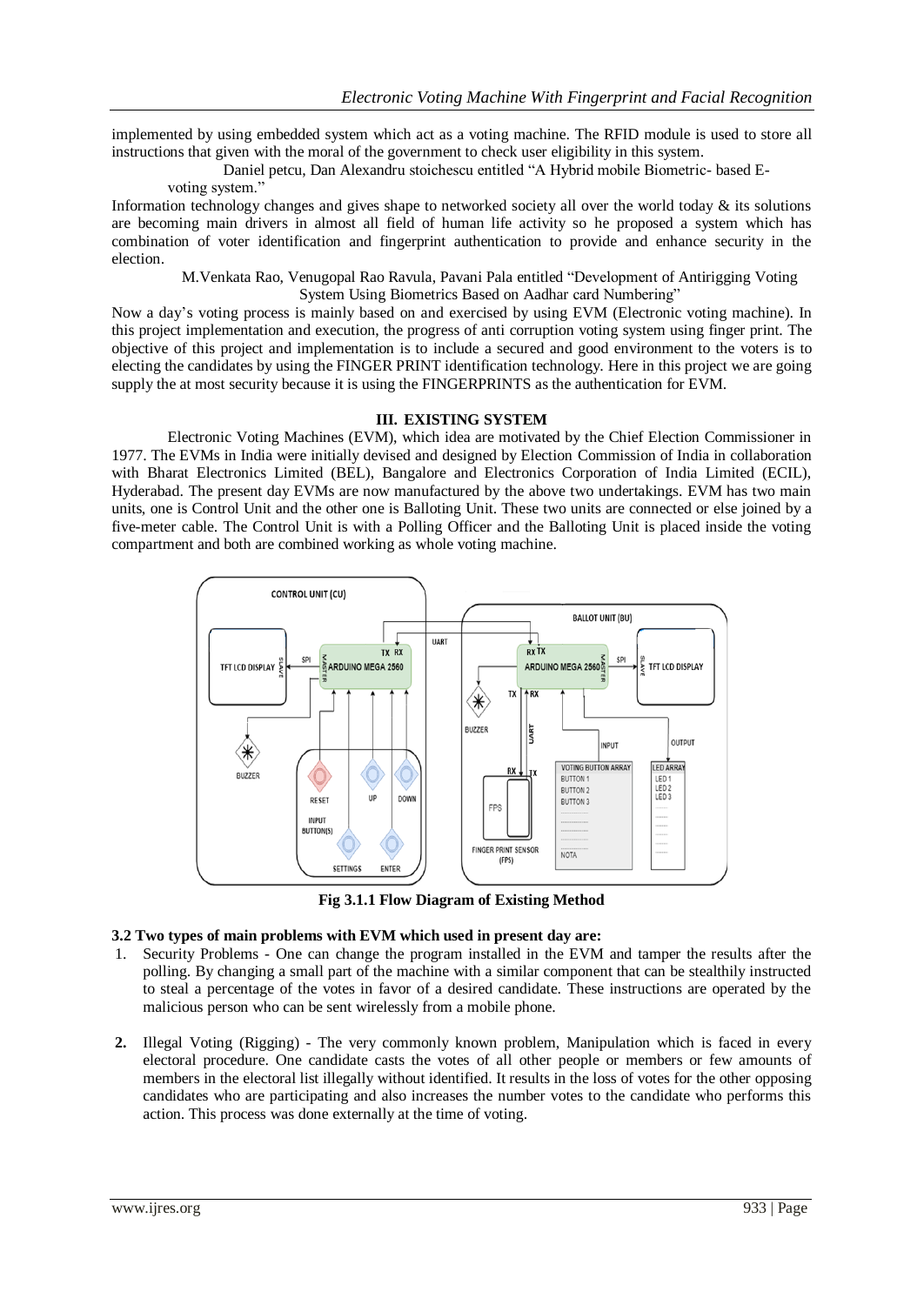## **IV. PROPOSED SYSTEM**

This project includes various advanced technologies used such as that used technologies are compatible with one other and have no interfering problems with each other. And also, they must fall under the budget limit so it can be implemented throughout the country without any problem. The different technologies and tools which are used in this project are listed below Python Development Environment Software (PDE), Linux Interfacing Engine (LIE) and, Visual Basics. The PDE is used for developing the working program for the authentication devices and the LIE is used for converting it to Linux compatible code for execution. Here, the python development environment is a combination of a text editor or notepad and with the Python interpreter. The text editor or the notepad allows user to write the code.



**Fig 4.1.1 Flow Diagram of Proposed Method**

The interpreter gives a way to execute and run the code which the user written. A text editor can be as simple as the inbuilt or installed third party Notepad on Windows or more advanced and complicated as integrated development environment (IDE) such as PyCharm and Eclipse and so on, which runs on any most of the operating system. An application programming interface (API) is a set of codes that specifies how one piece of code or software interacts with another, specifically an application program with an operating system like Windows, Linux and so on. A main purpose is to give a set of generally-used functions, like to draw windows or icons on the screen. The PDE is used in this project to develop the working of the program for the authentication devices. The capacitive fingerprint sensing feature is one type of fingerprint sensor used in this project which can store 2D image of the fingerprint. Instead of creating a traditional or normally used image of a fingerprint, capacitive fingerprint scanners use arrays of tiny or small capacitor circuits to collect data about the fingerprint of the candidate or voter. As all the capacitors can store electrical charge, joining them up to conductive plates on the surface of the scanner allows them to be used to track more details of a fingerprint rather than traditional method. The facial recognition uses Local Binary Pattern Histogram and Support Vector Machine algorithms as base for its highly secured functioning.

## **4.2 Fingerprint Recognition**

Fingerprint recognition is one of the traditional and most used authentication technology in researched fields of biometrics.

## **Biological principles related to fingerprint recognition to work as follows:**

- Epidermal ridges and furrows of different people have different characteristics for different fingerprints, this creates the foundation for fingerprint recognition.
- Types of the configurations are individually different, but thee variations are within limits that allow for systematic classification and identification.
- Details and configurations of furrows and ridges are permanent and unchanging.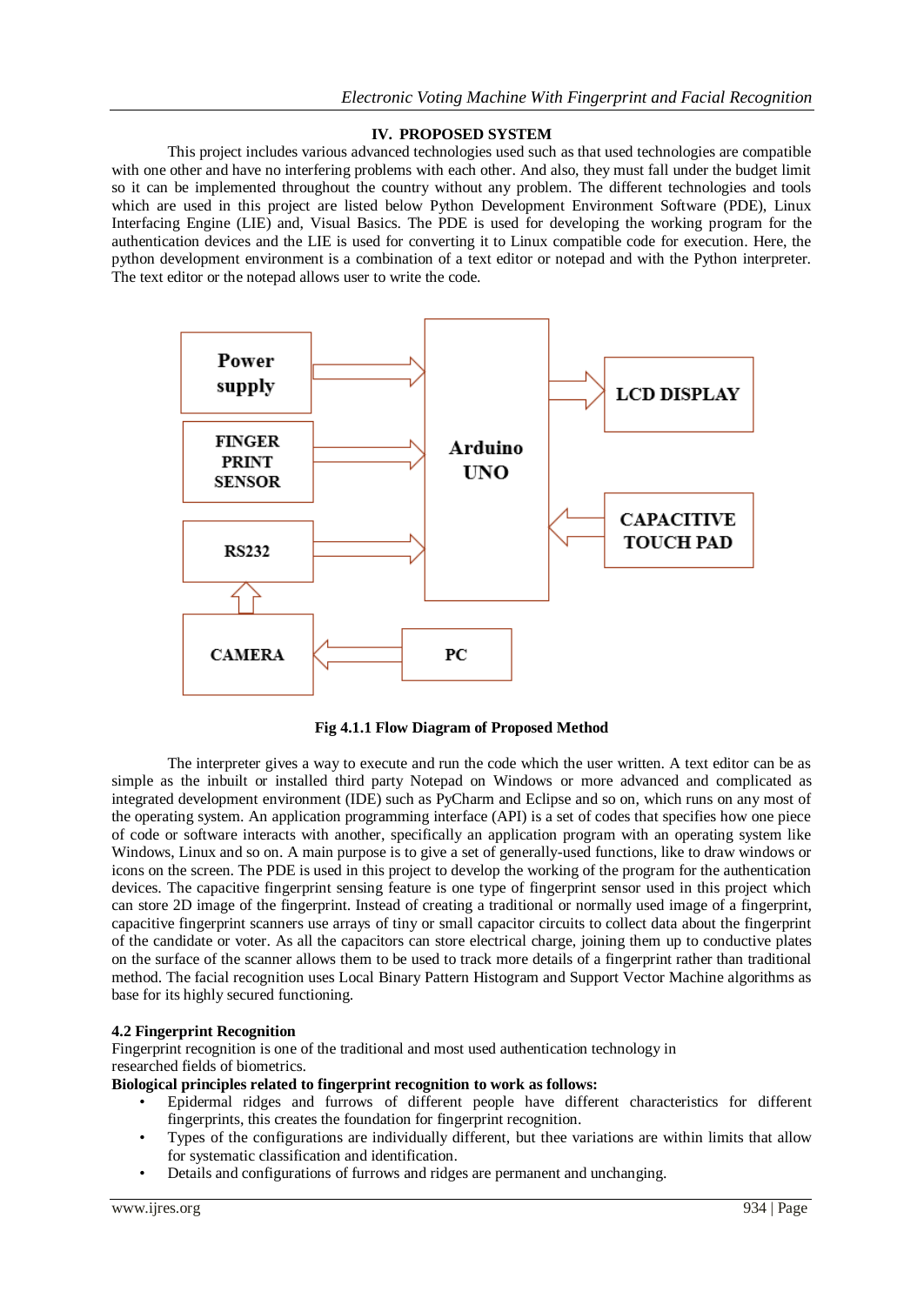

**Fig 4.2.1 Fingerprint Sensors**

## **4.3 Facial Recognition**

The human brain has millions of numerous highly interconnected neurons which used for some specific tasks, can outperform any supercomputers in this world. A child can accurately identify a face without an ease, but for a computer, it is a very cumbersome task. Therefore, the main idea of face recognition is to engineer a system that can emulate what a child can do in this case recognition of faces. Early used face recognition algorithms used simple geometric models, but recently these recognition process has now matured into mathematical representations and matching processes which is more accurate than early facial recognition technology. This system can be used to find people in photos, videos, or in real time web cameras. It is a category of biometric security which uses face structure. Some other biometric authentication software includes speech recognition, fingerprint recognition and iris recognition. This technology is mostly used for high security applications, even though the use of this system is wider.



**Fig 4.2.1 Facial Recognition Block Diagram**

## **V. CONCLUSION**

The working of this model is very easy to understand for all the people. The fingerprint scanner scans and then stores the fingerprint data of the voter and after that sends the output to the microcontroller for authentication or verification. The microcontroller then pairs the scanned data with the data in the database and retrieves the information about the voter. The camera scans the face of the voter and checks whether it is same or similar to the face of the voter's face data that is paired with the fingerprint in the database. There are many manipulation and illegal activities that are happening in regards to the present voting process or system. With these problems in mind, the electronic voting machine is developed with two-fold authentication of fingerprint and facial recognition. This dual authentication system reduces the chances of the above mention problems and so it can improve the security and efficiency of the voting process.